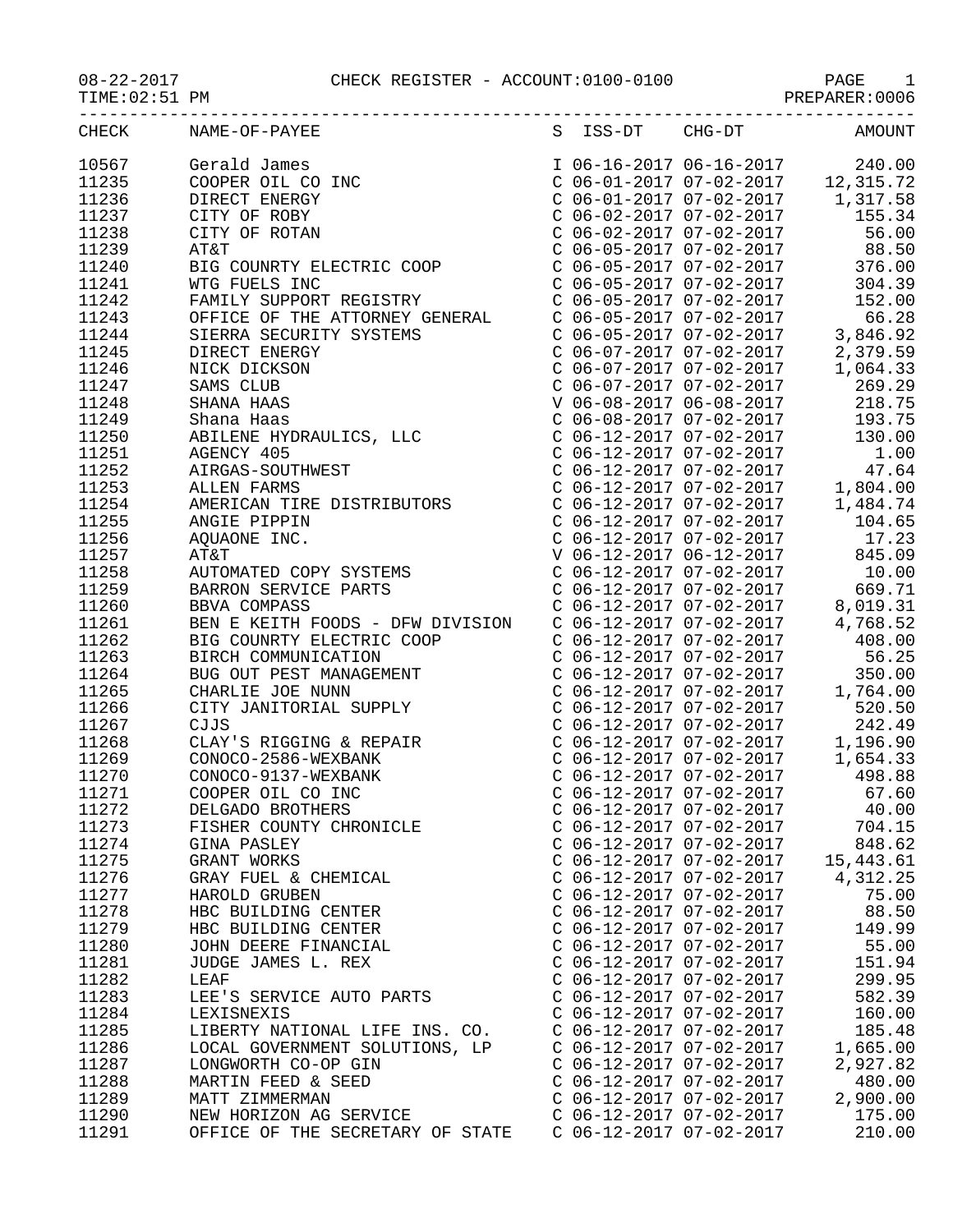## 08-22-2017 CHECK REGISTER - ACCOUNT:0100-0100 PAGE 2

PREPARER:0006

|                | CHECK NAME-OF-PAYEE                                                                                                                                                                                                                                                                     |                                                        | S ISS-DT CHG-DT AMOUNT                                                                                                                                                                                                                                                                                   |
|----------------|-----------------------------------------------------------------------------------------------------------------------------------------------------------------------------------------------------------------------------------------------------------------------------------------|--------------------------------------------------------|----------------------------------------------------------------------------------------------------------------------------------------------------------------------------------------------------------------------------------------------------------------------------------------------------------|
| 11292          |                                                                                                                                                                                                                                                                                         |                                                        |                                                                                                                                                                                                                                                                                                          |
| 11293          |                                                                                                                                                                                                                                                                                         |                                                        |                                                                                                                                                                                                                                                                                                          |
| 11294          |                                                                                                                                                                                                                                                                                         |                                                        |                                                                                                                                                                                                                                                                                                          |
| 11295          | PEILA  _<br>QUENCHERS                                                                                                                                                                                                                                                                   |                                                        |                                                                                                                                                                                                                                                                                                          |
| 11296          |                                                                                                                                                                                                                                                                                         |                                                        |                                                                                                                                                                                                                                                                                                          |
| 11297          |                                                                                                                                                                                                                                                                                         |                                                        |                                                                                                                                                                                                                                                                                                          |
| 11298          |                                                                                                                                                                                                                                                                                         |                                                        |                                                                                                                                                                                                                                                                                                          |
| 11299          |                                                                                                                                                                                                                                                                                         |                                                        |                                                                                                                                                                                                                                                                                                          |
| 11300          |                                                                                                                                                                                                                                                                                         |                                                        |                                                                                                                                                                                                                                                                                                          |
| 11301          |                                                                                                                                                                                                                                                                                         |                                                        |                                                                                                                                                                                                                                                                                                          |
| 11302          |                                                                                                                                                                                                                                                                                         |                                                        |                                                                                                                                                                                                                                                                                                          |
| 11303          |                                                                                                                                                                                                                                                                                         |                                                        |                                                                                                                                                                                                                                                                                                          |
| 11304          |                                                                                                                                                                                                                                                                                         |                                                        |                                                                                                                                                                                                                                                                                                          |
| 11305          | IEXAS ASSOCIATION OF COONTIES<br>TEXAS VITAL STATISTICS<br>THRIFTWAY<br>TIBBIT COMMERCIAL LEASING<br>TRACEY DOWELL<br>VICKI MORON<br>WARREN CAT<br>WASHINGTON NATIONAL<br>WESTAIR-PRAXAIR DIST. INC<br>WHITES                                                                           |                                                        |                                                                                                                                                                                                                                                                                                          |
| 11306          |                                                                                                                                                                                                                                                                                         |                                                        |                                                                                                                                                                                                                                                                                                          |
| 11307          |                                                                                                                                                                                                                                                                                         |                                                        |                                                                                                                                                                                                                                                                                                          |
| 11308          |                                                                                                                                                                                                                                                                                         |                                                        |                                                                                                                                                                                                                                                                                                          |
| 11309          |                                                                                                                                                                                                                                                                                         |                                                        |                                                                                                                                                                                                                                                                                                          |
| 11310          |                                                                                                                                                                                                                                                                                         |                                                        | $\begin{tabular}{lllllllllll} \texttt{C} & 06-12-2017 & 07-02-2017 & 125.00 \\ \texttt{C} & 06-12-2017 & 07-02-2017 & 490.00 \\ \texttt{C} & 06-12-2017 & 07-02-2017 & 87.15 \\ \texttt{C} & 06-12-2017 & 07-02-2017 & 226.60 \\ \texttt{C} & 06-12-2017 & 07-02-2017 & 746.32 \\ \texttt{C} & 06-12$    |
| 11311          |                                                                                                                                                                                                                                                                                         |                                                        |                                                                                                                                                                                                                                                                                                          |
| 11312          |                                                                                                                                                                                                                                                                                         |                                                        |                                                                                                                                                                                                                                                                                                          |
| 11313          |                                                                                                                                                                                                                                                                                         |                                                        |                                                                                                                                                                                                                                                                                                          |
| 11314          | WOLLES<br>YELLOWHOUSE MACHINERY CO<br>AT&T                                                                                                                                                                                                                                              |                                                        |                                                                                                                                                                                                                                                                                                          |
| 11315          |                                                                                                                                                                                                                                                                                         |                                                        | C 06-12-2017 07-02-2017 786.13<br>C 06-12-2017 07-02-2017 243.74<br>C 06-12-2017 07-02-2017 370.51<br>C 06-12-2017 07-02-2017 575.00                                                                                                                                                                     |
| 11316          |                                                                                                                                                                                                                                                                                         |                                                        |                                                                                                                                                                                                                                                                                                          |
| 11317          |                                                                                                                                                                                                                                                                                         |                                                        |                                                                                                                                                                                                                                                                                                          |
| 11318          |                                                                                                                                                                                                                                                                                         |                                                        |                                                                                                                                                                                                                                                                                                          |
| 11319          | YELLOWHOUSE MACHINERY CO<br>AT&T<br>QUILL<br>THRIFTWAY<br>TWO RIVERS<br>QUILL<br>THRIFTWAY<br>AT&T<br>AT&T<br>AT&T<br>AT&T<br>AT&T<br>CARD SERVICE CENTER<br>CARD SERVICE CENTER<br>CHAD PEARSON<br>CLINIC PHARMACY<br>DIRECTV<br>GRAY FUEL & CHEMICAL<br>LARY FUEL & CHEMICAL<br>LARRY |                                                        | C 06-12-2017 07-02-2017 10.49                                                                                                                                                                                                                                                                            |
| 11320          |                                                                                                                                                                                                                                                                                         |                                                        | $\begin{array}{cccccc} \texttt{C} & 06-12-2017 & 07-02-2017 & & 10.49 \\ \texttt{C} & 06-12-2017 & 07-02-2017 & & 26.64 \\ \texttt{E} & 06-13-2017 & 06-13-2017 & & 0.00 \\ \texttt{C} & 06-14-2017 & 07-02-2017 & & 141.36 \\ \texttt{C} & 06-14-2017 & 07-02-2017 & & 130.69 \\ \texttt{C} & 06-14-20$ |
| 11321          |                                                                                                                                                                                                                                                                                         |                                                        |                                                                                                                                                                                                                                                                                                          |
| 11322          |                                                                                                                                                                                                                                                                                         |                                                        |                                                                                                                                                                                                                                                                                                          |
| 11323          |                                                                                                                                                                                                                                                                                         |                                                        |                                                                                                                                                                                                                                                                                                          |
| 11324          |                                                                                                                                                                                                                                                                                         |                                                        |                                                                                                                                                                                                                                                                                                          |
| 11325          |                                                                                                                                                                                                                                                                                         |                                                        | $C \ 06-14-2017$ $07-02-2017$ 2,322.97                                                                                                                                                                                                                                                                   |
| 11326          |                                                                                                                                                                                                                                                                                         |                                                        | C 06-14-2017 07-31-2017 800.00<br>C 06-14-2017 07-31-2017 458.82<br>C 06-14-2017 07-31-2017 217.90<br>C 06-14-2017 07-31-2017 197.38                                                                                                                                                                     |
| 11327          |                                                                                                                                                                                                                                                                                         |                                                        |                                                                                                                                                                                                                                                                                                          |
| 11328          |                                                                                                                                                                                                                                                                                         |                                                        |                                                                                                                                                                                                                                                                                                          |
| 11329          |                                                                                                                                                                                                                                                                                         |                                                        |                                                                                                                                                                                                                                                                                                          |
| 11330          | LARRY'S AUTOMOTIVE                                                                                                                                                                                                                                                                      | $C$ 06-14-2017 07-31-2017                              | 56.65                                                                                                                                                                                                                                                                                                    |
| 11331          | TEXAS ASSOCIATION OF COUNTIES                                                                                                                                                                                                                                                           | $C$ 06-14-2017 07-31-2017                              | 38.00                                                                                                                                                                                                                                                                                                    |
| 11332          | THRIFTWAY                                                                                                                                                                                                                                                                               | $C$ 06-14-2017 07-31-2017                              | 362.07                                                                                                                                                                                                                                                                                                   |
| 11333          | CARD SERVICE CENTER                                                                                                                                                                                                                                                                     | $C$ 06-16-2017 07-02-2017                              | 54.78                                                                                                                                                                                                                                                                                                    |
| 11334          | AT&T                                                                                                                                                                                                                                                                                    | $C$ 06-16-2017 07-02-2017                              | 919.07                                                                                                                                                                                                                                                                                                   |
| 11335          | CITY OF ROBY                                                                                                                                                                                                                                                                            | $C$ 06-16-2017 07-02-2017                              | 1,125.43                                                                                                                                                                                                                                                                                                 |
| 11336          | AT&T                                                                                                                                                                                                                                                                                    | $C$ 06-16-2017 07-02-2017                              | 42.42                                                                                                                                                                                                                                                                                                    |
| 11337          | VERIZON WIRELESS                                                                                                                                                                                                                                                                        | $C$ 06-16-2017 07-02-2017                              | 200.84                                                                                                                                                                                                                                                                                                   |
| 11338          | FAMILY SUPPORT REGISTRY                                                                                                                                                                                                                                                                 | $C$ 06-20-2017 07-02-2017                              | 152.00                                                                                                                                                                                                                                                                                                   |
| 11339          | CHARLIE JOE NUNN                                                                                                                                                                                                                                                                        | $C$ 06-21-2017 07-02-2017                              | 700.00                                                                                                                                                                                                                                                                                                   |
| 11340          | THOMAS L REES JR                                                                                                                                                                                                                                                                        | $C$ 06-21-2017 07-31-2017                              | 350.00                                                                                                                                                                                                                                                                                                   |
| 11341          | <b>JEANIE FULLER</b>                                                                                                                                                                                                                                                                    | $C$ 06-21-2017 07-02-2017                              | 300.00                                                                                                                                                                                                                                                                                                   |
| 11342          | ATMOS ENERGY                                                                                                                                                                                                                                                                            | $C$ 06-21-2017 07-31-2017                              | 57.55                                                                                                                                                                                                                                                                                                    |
| 11343          | KNOX WASTE SERVICE LLC                                                                                                                                                                                                                                                                  | $C$ 06-21-2017 07-02-2017                              | 84.71                                                                                                                                                                                                                                                                                                    |
| 11344          | AT&T                                                                                                                                                                                                                                                                                    | $C$ 06-21-2017 07-31-2017                              | 89.69                                                                                                                                                                                                                                                                                                    |
| 11345          | ATMOS ENERGY                                                                                                                                                                                                                                                                            | $C$ 06-21-2017 07-31-2017                              | 132.40                                                                                                                                                                                                                                                                                                   |
| 11346          | BITTER CREEK WATER SUPPLY CORP                                                                                                                                                                                                                                                          | $C$ 06-27-2017 07-31-2017                              | 45.00                                                                                                                                                                                                                                                                                                    |
| 11347          | BITTER CREEK WATER SUPPLY CORP                                                                                                                                                                                                                                                          | $C$ 06-27-2017 07-31-2017                              | 45.00                                                                                                                                                                                                                                                                                                    |
| 11348<br>11349 | SYLVESTER-MCCAULLEY WATER SUPPLY<br>FAMILY SUPPORT REGISTRY                                                                                                                                                                                                                             | $C$ 06-27-2017 07-02-2017<br>$C$ 06-30-2017 07-31-2017 | 39.43<br>152.00                                                                                                                                                                                                                                                                                          |
|                |                                                                                                                                                                                                                                                                                         |                                                        |                                                                                                                                                                                                                                                                                                          |